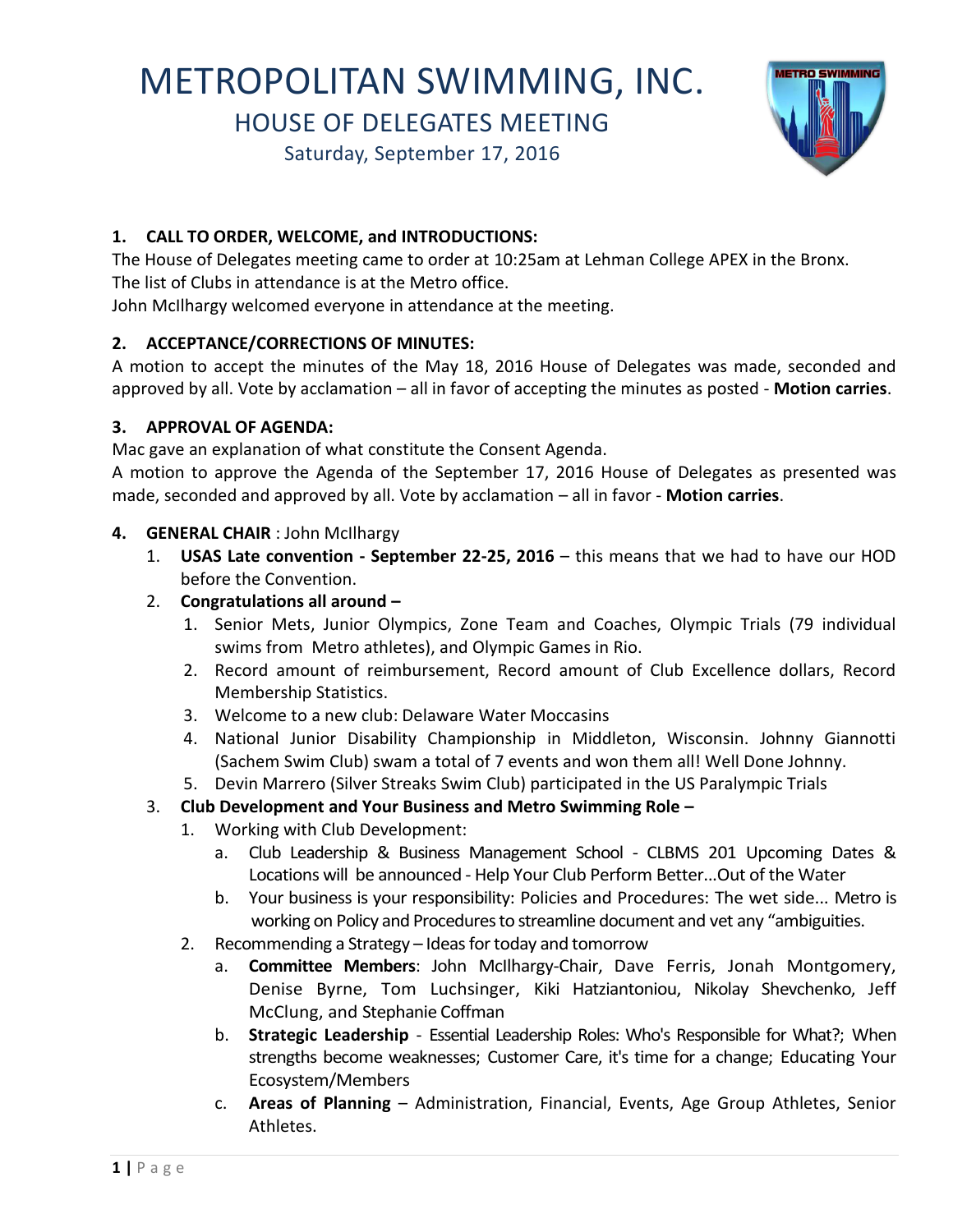- a. Clubs/Coaches <del>come Section</del> Resources and Administration
- $b.$  Athletes  $\overline{\phantom{a}}$ Support
- c. Families <u>Communicum</u> Marketing

#### **5. OFFICE MANAGER/REGISTRATION REPORT**: Mary Fleckenstein

| 1. | <b>Membership Statistics</b> | End 2015 | End 2016 |
|----|------------------------------|----------|----------|
|    | Coaches:                     | 630      | 664      |
|    | Officials:                   | 320      | 373      |
|    | Other:                       | 147      | 133      |
|    | Athletes:                    | 11,050   | 11,131   |
|    | <b>Total Membership:</b>     | 12,209   | 12,362   |

Reminder that some are dually registered.

Biggest reminder – *NO MEMBERSHIP CARDS WILL BE SENT* – This is for all non-athlete members – coaches and officials. Must go onto deck pass on your computer to print a card.

2. **Coaches Certifications -** Coach's current certifications are listed in club portal and on deck pass 24/7. Coaches are emailed 30 prior to expiration – giving ample time to renew.

No excuse to not renew before expiration dates. Many LSC's fine or deny membership to coaches that let their certifications expire. Please be diligent. Reminder to send in updates as you do them – do not wait until the day before you need them.

- 3. **Coaches without full certifications are NOT allowed on the pool deck in any capacity** practice or meets. Safety Training for Swim Coaches – please attach your current lifeguard certification OR the skills sheet with your online course. I have been looking up the lifeguard courses – but the USA Swimming guidelines say you must attach – please do so each time.
- 4. *120 Day Rule -* Please be aware that the 120 rule has been updated and clarified. Swimmers that transfer may **NOT** represent another club until after the 120 days has passed – whether it is an open or closed competition. - 203.3 For a swimmer to represent a USA Swimming club in a competitive event, **one hundred twenty (120) consecutive days must have elapsed before the swimmer is permitted to represent any other USA Swimming club in USA Swimming open or closed competition.** The 120-day count shall begin on the day following the last date the athlete represented a USA Swimming club in open competition.
- 5. **Club Portals -** Club Portals should be your best friend! All of your club information is in it, and up-to-date to what is in the database. Please check your club portals frequently!
- 6. **Sanctions -** Please be prompt with submitting your sanction requests. Please review the information on the web and make sure your application is completely filled in and can be read clearly. You must have a completely registered meet director, meet referee and Admin. Official to receive your sanction. **Meets need to be sanctioned and posted 60 days prior to meet** – this is not happening.
- 7. **Meet Recons** It is the responsibility of the club to **only enter swimmers that have been registered with USA Swimming.** As we know – meets fill up early – swimmers should have been registered prior to you sending your meet entry. There is no excuse for not knowing who is on your roster – i.e.: Club Portal is live 24/7. You should not send in and entry that has any unregistered swimmers into a meet – this is not allowed!!! Meet directors are required to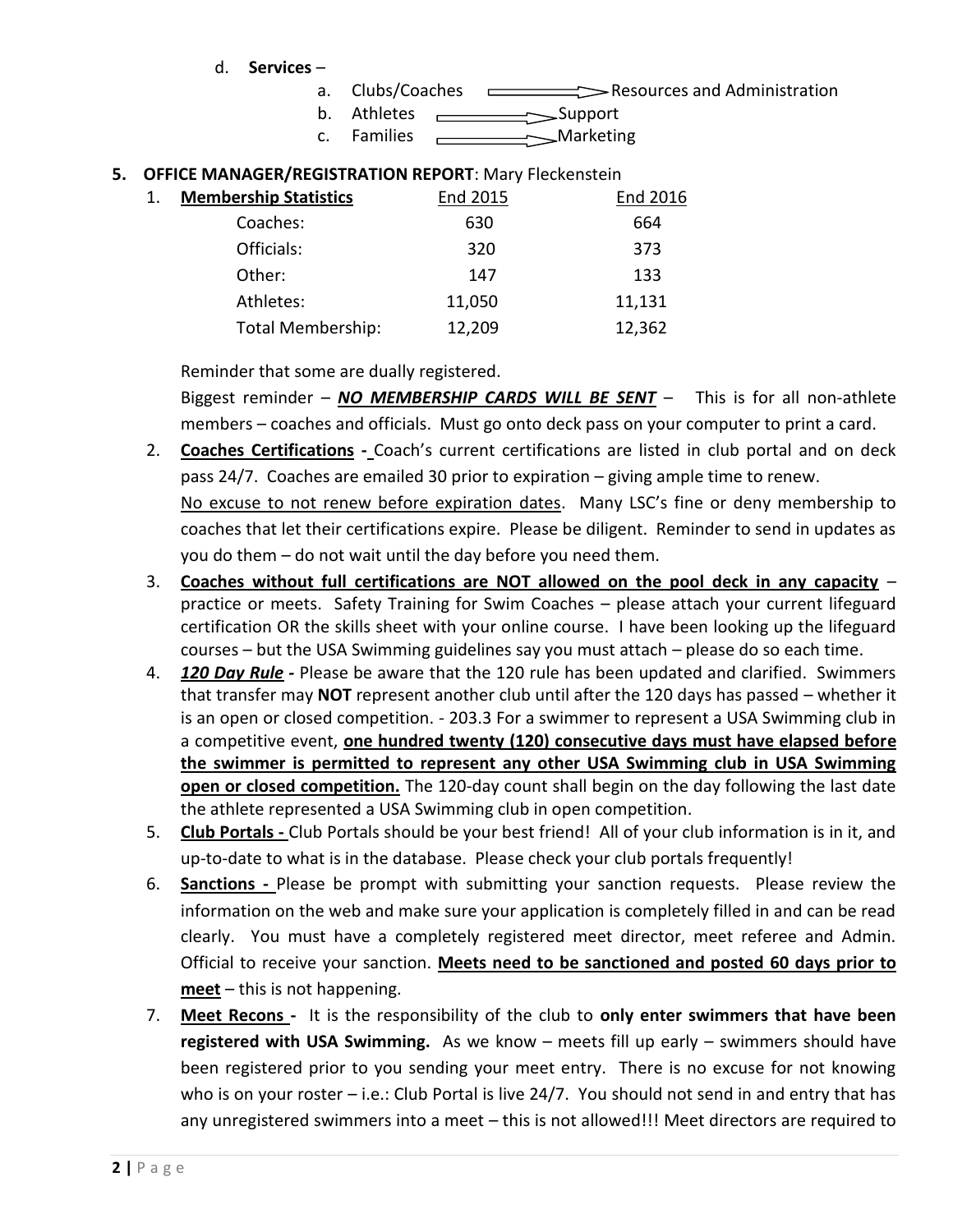remove any swimmers that are not registered at the time of the recon. They can NOT add the swimmer back in until cleared by the Metro office. Hopefully after reading the above – this will not be happening this year at all!!!!

- 1. **If a swimmer is not registered and swims in a meet – there is a \$100 fine to the team that entered the swimmer and a \$100 fine to the host club for allowing the swimmer in the meet.** There will be no grace period to correct this issue. Times achieved at the meet will not be uploaded into the SWIMS database.
- 2. Please pay attention to emails with meet recon information in it. Fix what needs to be fixed! We do have in place a fine system for swimmers that appear on a recon more than once. Please – if you fix a swimmer in your database and have sent in numerous meets already – contact the meet director with the changes.
- 8. **Registration** Everyone can print a temporary card from their home computer using deck pass. If your certifications are up-to-date – it will show on your deck pass.
	- 1. The Metro office will **NOT** be printing any membership cards for 2017 registration period. Everyone will have to use their deck pass if they want a printed card. This is in line with USA Swimming recommendations. Coaches presenting deck pass at a meet should be accepted if the deck pass is presented live – no screen shots.
	- 2. Registration materials were sent in August for 2017. **Just a reminder that USA Swimming has raised the dues \$2 so registration fees for 2017 will be \$68.**
	- 3. **Reminder** the SWIMS database does not know if you move, change your name, etc. Please let the office know of any changes.
	- 4. **If you are doing registration – checking CHANGE and sending it in with your registration does NOT register your swimmers – you MUST CHECK RENEW.**
	- 5. **Transfers**  Any swimmer that **has ever** been registered to any club must fill out a transfer form – even if they have not participated in several years. They remain in a holding tank until the form is completed.
- 9. USA Swimming convention next week will update with any important information.

# **6: TREASURER'S REPORT:** George Rhein

- 1. Reports were submitted and were available at the meeting:
- 2. Metropolitan Swimming Profit and Loss September 1, 2015 to August 31, 2016
- 3. Metropolitan Swimming Profit and Loss vs. Budget and Prior Year
- 4. Metropolitan Swimming Balance Sheet as of August 31, 2016
- 5. A motion to accept the Treasurer's Report was made, seconded and approved by all.

# **7: FINANCE CHAIR:** Julie Chen

- 1. Reports were submitted and were available at the meeting:
- 2. Proposed Quad Budget for 2017-2020
- 3. Budget Recommendation presented to the HOD
	- 1. Budget stays "flat" Amend the budget at a later date after receipt of relevant information and acceptance by the board
	- 2. Relevant Budget Information Needed
		- a. Estimate Income from Registrations (By Club Swimmers; Coaches; Officials; Others)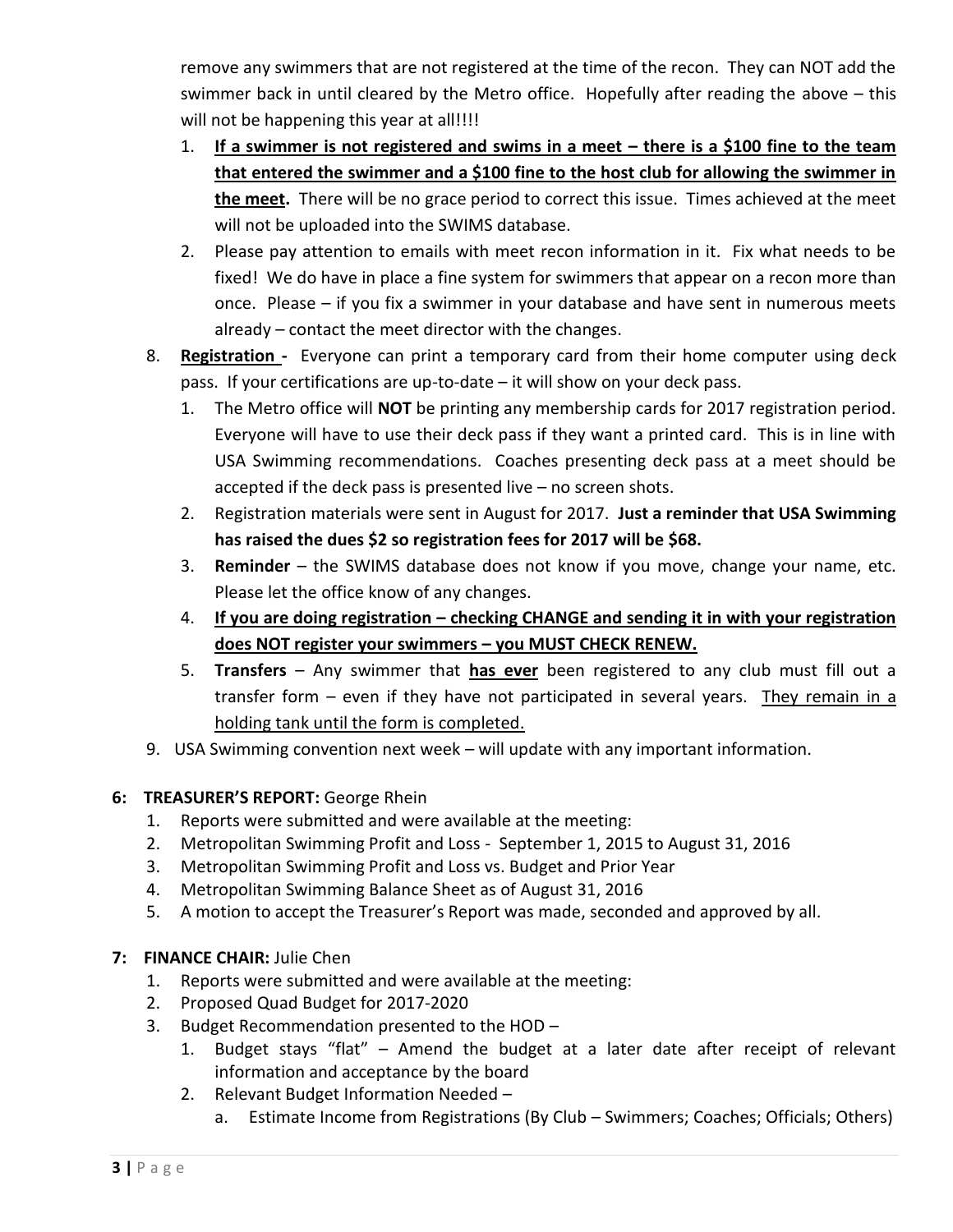- b. Estimated Revenue/Expenses by Meet (Number of athletes; Entry fee received per athlete; Penalty & Fines; Admission fees; Concession fees; other Revenue/Expenses)
- c. Estimated Income from Subsidy (USA Swimming; by Committee Category; and Other)
- d. Estimated Expenses by Committees Officials; Senior; Age Group; Safe Sport; Technical Standards; all other committees
- e. Short-Term/Long-Term Asset breakdown and details Cash deposits; investment; interest income; account receivables; equipment (Historical of Fair Value); PP&E (Historical or Fair Value); Others
- f. Short-Term/Long-Term Liabilities breakdown and details account payable; office rent; salary and wages; interest payable; any other obligations; income tax expense; audit expense; bad debt; others
- g. Miscellaneous Categories (petty cash; discretionary expense) other unknowns Historical Past Variances (by year for trend analysis)
- 4. A motion to accept the Budget was made, seconded and approved by all. Budget was approved – **Motion carries**

## **8: ADMINISTRATIVE VICE CHAIR:** Eric Fisher and Scott Draper

- 1. Any team or event that will have a photographer present must fill out photographic policy found on the metro site, as well as meet invites templates. Once the form is filled out it must be submitted to the Safety in Sport Coordinator and the meet director prior to commencement of the meet or activity.
- 2. Club Excellence for 2016 was revised and consists of several changes age groups, national ranking and adhering to metro meet requirements to name a few. The new Club achievement award application will be posted shortly.
- 3. Meet Surcharges- A majority of clubs get them in on time and completed correctly. However, we still have teams that go past the 30 days. The most efficient way is to email the reports to me. Teams that pay by check can also email the reports and drop a check in the mail.
- 4. MD/AO clinics need to be scheduled. Once scheduled the location, date and times will be posted on the Metro website. Reminder for all AO's to please check your deck pass for any expiring requirements.
- 5. We are working our way slowly through the By-Laws and the Policy and Procedures manual. The P&P hasn't been updated since 2013 and it will take us some time to update.
- 6. The board has decided to establish a scholarship honoring Len Galluzzi. Len was a leader in Metropolitan swimming for many years. The scholarship will be awarded on an annual basis to a swimmer from Metropolitan swimming. Details to follow.

#### **9: SENIOR CHAIR:** John Collins and Dave Ferris

1. 2016 was a banner year for Metropolitan Swimming. Thirty-four swimmers representing Metro swam at the Olympic Trials in Omaha. Four swimmers representing Metro made the USA Olympic Team. One Metro swimmer swam at the Junior Pan Pacific Meet. Metro had six swimmers qualify for the USA National Team, one for the National Junior Team and twentyfive for USA Academic All-Americans.

# 2. **Congratulations Metro U.S. Olympic Team Members:**

- a. Cody Miller Badger Swim Club Bronze 100 Breast 58.87 Gold 4x100 Medley Relay
- b. David Plummer New York Athletic Club Bronze 100 Back 52.40 Gold 4x100 Medley Relay
- c. Lia Neal Asphalt Green Unified Aquatics Silver 4x100 Free Relay
- d. Jimmy Feigen New York Athletic Club Gold 4x100 Free Relay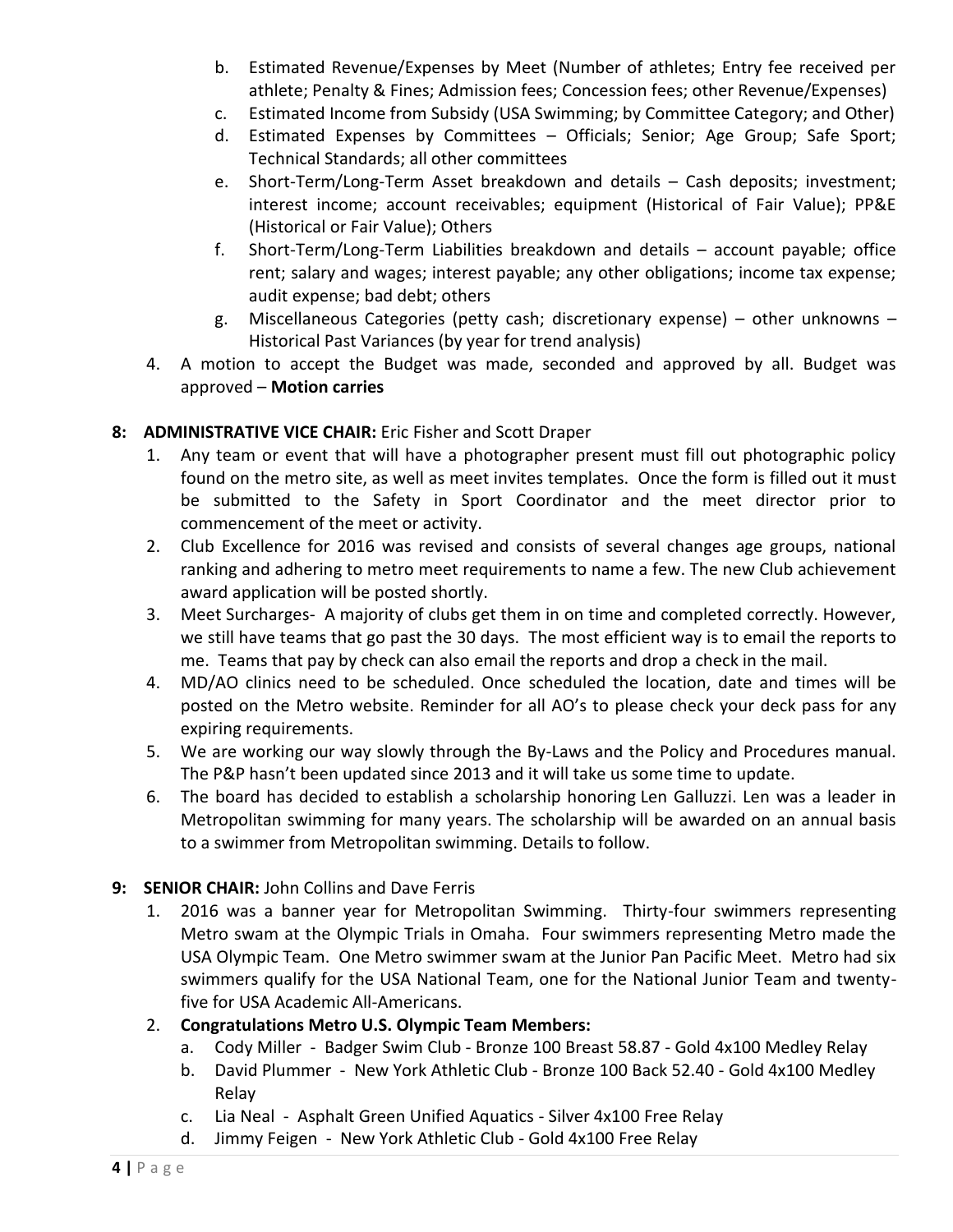#### 3. **Junior Pan Pacific Championships:**

a. Maggie Aroesty – Long Island Aquatic Club - Bronze 200 IM 2:13.33

## 4. **USA Swimming 2016-17 National Team Members:**

- a. Lindsay Vrooman Badger Swim Club
- b. Jimmy Feigen New York Athletic Club
- c. Zane Grothe Badger Swim Club
- d. Cody Miller Badger Swim Club
- e. David Plummer New York Athletic Club
- f. Josh Schneider New York Athletic Club

## 5. **USA Swimming 2016-17 National Junior Team Members**

- a. Maggie Aroesty Long Island Aquatic Club
- 6. **Twenty-five USA Swimming Academic All-Americans**
- 7. **2017 Summer US Open and Junior National Championships to be held in Metro at the Nassau County Aquatic Center**

#### **10: AGE GROUPS:** Andy Copley

- 1. Eastern Zone Age Group Championships were held at NCAC Eisenhower Park this summer. Metro had 244 swimmers which was great! We won the 11-12 age group and the 13-14 age group; Metro finished in  $2^{nd}$  place overall –
- 2. We had many new coaches and they did a great job! But it was really hard finding coaches that would volunteer for the meet this year. Please start thinking about next year! It is a great experience for the young coaches. There were coaches from NYSA, PAC, LIAC, WEST, LGAC, and other clubs as well.
- 3. Andy will put together an Age Group Think Tank this fall this will be an opportunity for many coaches to come together and share some ideas – How can we make Age Group better! Information will be available on the web site later this fall!

#### **11: NATIONAL TIMES VERIFICATION / TOP 10/SECRETARY**: Monique Grayson

1. From September 1, 2015 to August 31, 2016 - 223 meets held in MR were uploaded in the SWIMS Database: 186 SCY meets; 6 SCM meets, and 31 LCM meets. Of the 186 SCY Meets, 14 were Approved meets and 30 were Observed meets.

#### 2. **2015-2016 Scholastic All-America Team by the Numbers**

#### a. **Athlete Numbers:**

Successful Applicants 1172 (582 Girls and 590 Boys) SAA team members will receive certificates and a bag tag. Three-timers **\*** will receive a special gift. Awards will be shipped in the fall.

|                    |                         | <b>Top LSCs</b>     |      | <b>Top Clubs</b>          |    |
|--------------------|-------------------------|---------------------|------|---------------------------|----|
| Three-Timers 179 * | Central Zone 247        | North Carolina      | 78 I | <b>Swim MAC</b>           | 35 |
|                    | <b>Eastern Zone 281</b> | Pacific             |      | 66   Nation's Capital     | 33 |
| Open Water 2       | Southern Zone 373       | Southern California | 64   | Dynamo                    | 21 |
|                    | Western Zone 271        | Florida             | 60   | <b>Academy Bullets</b>    | 14 |
| Disability 5       |                         | Potomac Valley      | 60 I | <b>Marlins of Raleigh</b> | 14 |

#### b. **Metropolitan Swimming SAA Athletes for 2015-16**

- a. **AGUA** 5 Aaron Glas, **Nicole Aarts \***, Carly Fried, Krystal Lara, Alessia McGowan
- b. BAD 4 Spencer Lafata, Carly Cummings, Nathalie Eid, **Anina Lund \***
- c. **BGNW** 5- Brian Glat, Tyler Hill, **Emma Hadley \***, Jamie Lee, Cate Sawkins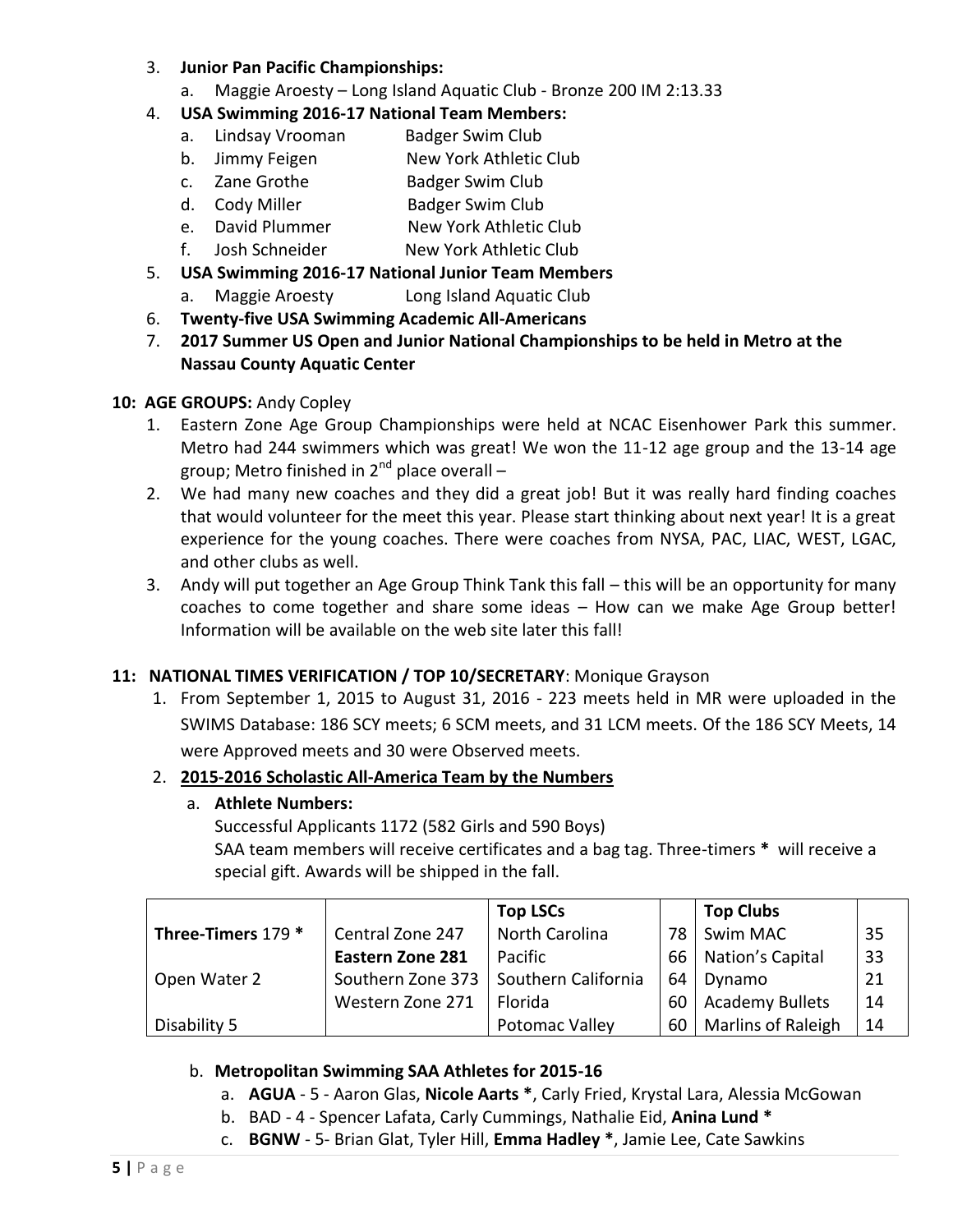- d. COND -2 Michael Daly, Kevin Gu
- e. **LIAC** 5 Christopher Arena, **Ryan Brown \***, Margaret Aroesty, Kristen Romano, **Cara Treble \***
- f.  $LIE 1 Timothy Valentine$
- g. PATS 1 Katelyn Walsh
- h. TS 2 Alex Park, Ethan Tack
- i.  $TVSC 1 -$  Andrew Stange

## 3. **High School and College Observed Meets for 2016-17**

- a. Remember that all Requests for High School and College Observation Championship Meets are due a minimum of 2 weeks prior to the meet!
- b. Form "B" for High School Form "A" for College meets The sooner you sent those to me at [monique.grayson@metroswimming.org](mailto:monique.grayson@metroswimming.org) … the better – Section 1 and Section 8 are already in!
- c. Make sure that all your swimmers are entered in their high school databases with their correct full name (no nicknames), their correct birth date, & their USAS Registration ID .

#### **12: COACHES REPRESENTATIVE**: John Yearwood

John would like to see as many coaches as possible participating in the Think Tank (see Age group). He is also looking for representation on the Coaches Committee

#### **13: SAFETY COORDINATOR:** Edgar Perez

Make sure to fill out the paperwork for any injury at meet or practice (even small injury). The Report of Occurrence is submitted any time there is an accident or injury during such USA Swimming activities as Sanctioned or Approved swim meets, swimming practices, contracted Swim-a-Thons or approved social events.

#### 14: **TECHNICAL PLANNING:** David Ellinghaus

- 1. Technical Planning had a meeting in August. The committee is still reviewing the times. The updated time standards and updated alignment will be available this coming week on the Metro website.
- 2. Changes for Senior Mets and Age Group Championships Cuts have been tightened The recommendation came through not only from the committee itself but also from Age Group and Senior Chairs.

#### **15: OPEN WATER**: Colleen Driscoll and Rob Ripp

1. **Huntington-Cold Spring Harbor West Neck Swim Sunday July 31, 2016 Organized by Excel Swimming and the WNS Committee**

Swim was moved to July this year to insure warmer water temperature. Added Safety features this year include United States Coast Guard Auxiliary Unit (4 Jet Skis). In addition, the following were provided as part of our normal Safety Plan: Cold Spring Harbor and Halesite Fire Department Safety/EMS Boats and Ambulances; Huntington Harbor Master patrol boat, Oyster Bay Harbor Master patrol boat, 10 Volunteer lifeguards on the course and 18 Kayakers also patrolling the course.

Weather conditions were uncertain; as a result, for added safety course was adjusted:

- $\bullet$  1Mile = .813 Miles
- $\bullet$  2 Mile = 1.62 Miles
- $-5K = 2.48$  Miles

George Fleckenstein continued as the Referee this year joined by Kris Tillas and other officials.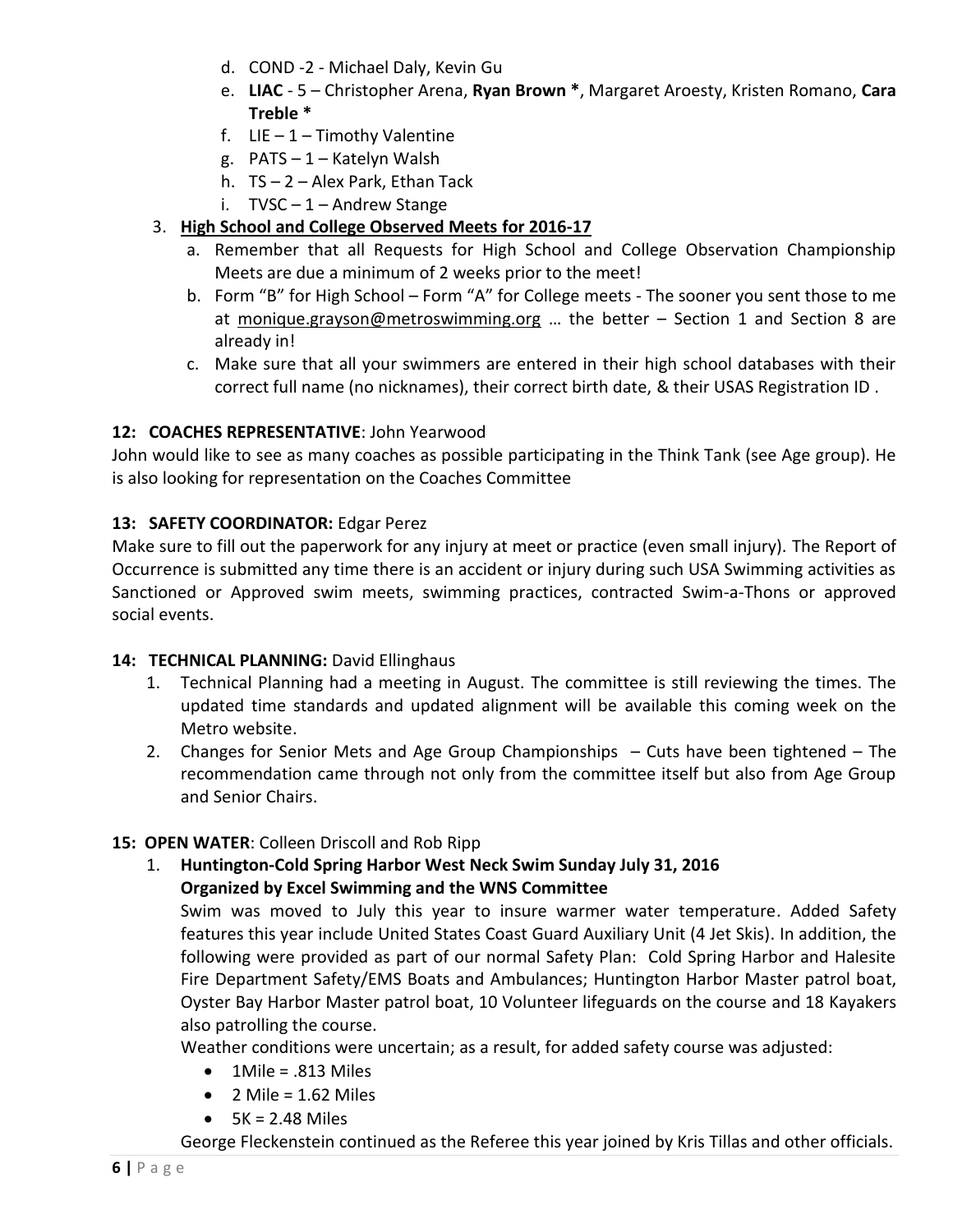One Day Event Entry fees collected for Metro totaled \$2,992 Donation of \$1,500 was made to the Huntington YMCA for their swimming scholarship program

**Team Participation**: TVSC, SSC, CFJV, HYB, NDAC, LIAC, PUST, LIE, CIY, BAD, FLY, UNAT

# 2. **Fire Island Open Water Swim, Saturday July 9, 2016 Event Organized by Open Water Swim Long Island** Total Swimmers 140 - Total USA Swimmers: 20 - Kevin Bank meet Referee

- $\bullet$  400 Meter 6
- $1$  Mile  $-14$

## **16**: **OFFICIALS CHAIR**: Mark Amodio

1. We will be enforcing the credentials on deck very strictly – Coaches that have an expired certification will not be allowed on deck – Mark would like all coaches to display their certifications the way officials do.

If coaches want to show their registration on Deck Pass, it has to be from a life Deck Pass and not from a screen shot; coaches can't just show their Red Cross card, or lifeguard certification card. If it is not Life on Deck Pass it does not count!

Do not send your certifications the day before a meet as it will not be on Deck Pass.

2. Reminder – for the May bids for the short course season 2017-2018 – every club that hosts a meet must have a minimum number of officials affiliated with that club Keep recruiting Officials! This should be an entirely volunteer position. Mark praised Sachem, Long Island Express, and the Kips Bay Makos for increasing the number of volunteer officials affiliated with their clubs.

## **17**: **SWIM-A-THON:** Rich Finkelstein

The report (7-pages)is online

#### **18**: **DISABILITY:** Lorraine Diehl

Lorraine was unable to attend the meeting. Please see #4-2.4 and #4-2.5

#### **19: HALL OF FAME:** Marc Rizzo

John McIlhargy announced that it is done and ready for shipping and installation

#### **18: DIVERSITY**: John Yearwood

John wants to make things different this year. In the past, there was 1 Diversity Clinic in Metro but he feels that it would benefit all to have clinics in all three geographic areas of Metro: North, Central, and South. Please contact John if your club would be willing to host a clinic!

#### **19: SAFE SPORT:** Brian Hansbury

Safe sport continues to be a moving field in being a proactive program for all that are involved in the sport.

Coaches and teams - please continue best practices in all your hiring's. USA swimming has tools to aid you so please visit the website

# **20: ATHLETES' REPRESENTATIVES**: Emily Sullivan & Matt Keane, Tom Luchsinger and Robert Frawley

- 1. Tom mentioned that the athletes have been swimming really well and are happy.
- 2. Mac congratulated Emily and Matt for their hard work at Zones in August. He could not be more proud of our athletes' reps.!